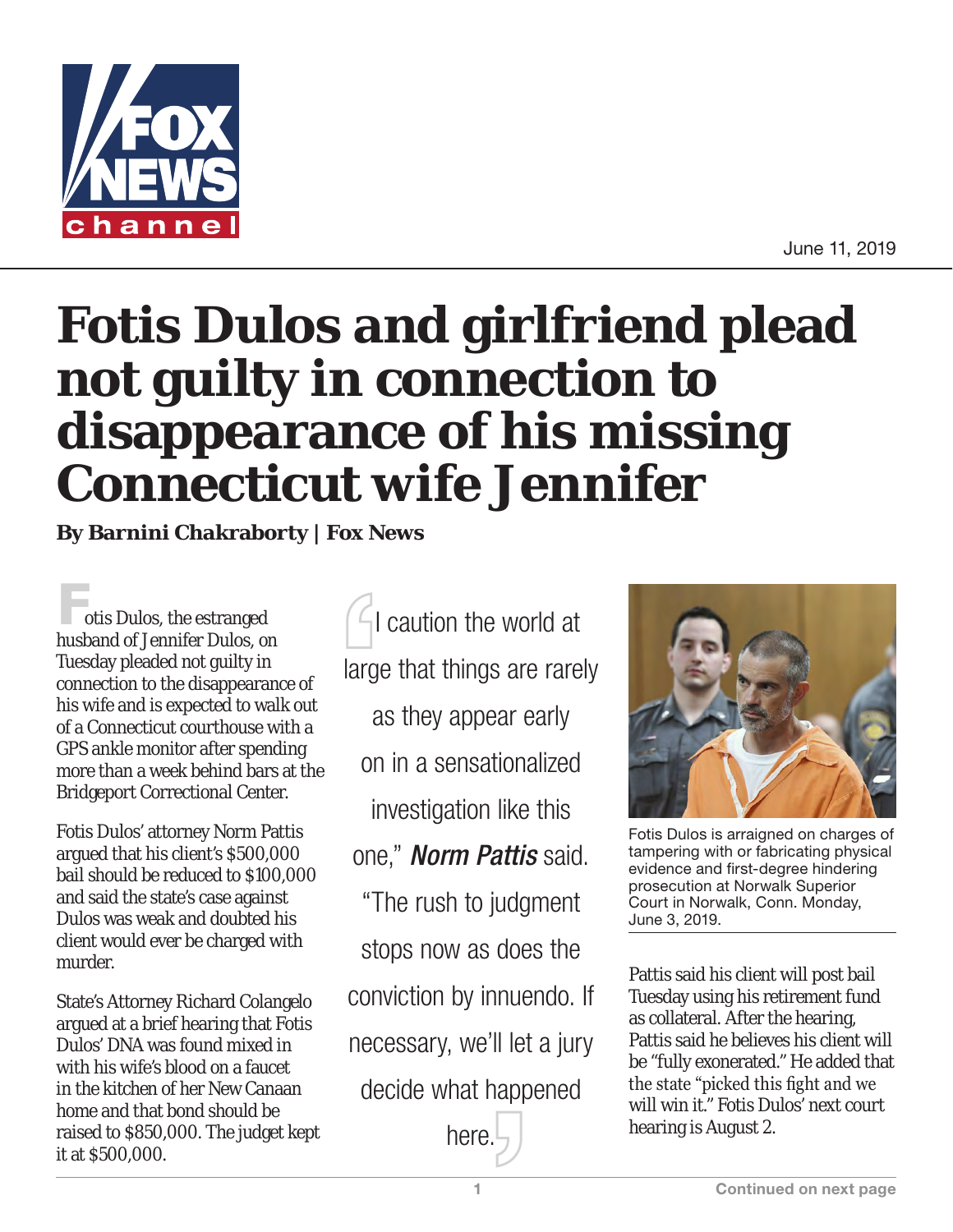

Dressed in all grey, Fotis Dulos' live-in girlfriend Michelle Troconis also pleaded not guilty before Judge John Blawie to hindering prosecution and tampering with evidence. Her next court date is July 18.

Following the brief hearing, her attorney Andrew Bowman, lashed out at the media for what he called "unfair and inaccurate" reporting and said that his client is innocent.

Earlier, Pattis told Fox News there are "powerful reasons" to doubt his client was at her New Canaan home the day she disappeared.

"I've had an opportunity to meet with my client and to begin investigating the suspicions about him," Pattis said in a statement Monday. "There are powerful reasons to doubt he was even at the scene of his estranged wife's home the day she disappeared. I am unaware of any evidence supporting the theory he was involved in foul play."

Authorities said Troconis wasn't in New Canaan the day Jennifer Dulos went missing, according to the Hartford Courant. Troconis told police she has no idea where Dulos might be, the paper also reported. Police, though, obtained a search warrant for her now-confiscated telephone.

Jennifer Dulos, a 50-year-old brunette, was last seen on May 24, when she dropped off her children at their private school in the affluent town of New Canaan.

The case has received national

attention and the search for Dulos entering its 18th day - has stretched from Connecticut to neighboring New York.

Monday marked the sixth consecutive day investigators combed through a trash facility in Hartford. They started last Tuesday painstakingly searching the football-sized area looking for Dulos. At times, they have brought in K-9 units and cadaver dogs at assist but so far have come up empty.

Also on Monday, local authorities announced the launch of the website - www.FindJenniferDulos. com - and a dedicated e-mail - FindJenniferDulos@newcanaanct. gov- to help with the search.

Since her disappearance, police said they have received more than 225 tips and 70 responses for video surveillance from homes and businesses in the area to aid in the investigation.

Fotis Dulos, aka Inmate No. 430902, has spent more than a week behind bars at the Bridgeport Correctional Center, a state jail housing both pretrial defendants and sentenced offenders because he was unable to make his \$500,000 bail.

No stranger to controversial cases, Dulos' lawyer Pattis made headlines earlier this year when he took on InfoWars publisher Alex Jones as a client. Jones is being sued by some of the families of the Sandy Hook school shooting victims. They claim Jones purposely spread a story that the 2012 shooting at the Newtown,

Conn., elementary school was staged.

"I caution the world at large that things are rarely as they appear early on in a sensationalized investigation like this one," he said over the weekend regarding the Dulos case. "The rush to judgment stops now as does the conviction by innuendo. If necessary, we'll let a jury decide what happened here."

The bad blood between the Duloses escalated in the weeks leading up to her disappearance. Their divorce and custody battle had become increasingly bitter and divisive. According to court documents, more than 400 motions were filed. Jennifer and Fotis Dulos accused each other of ignoring court orders and threatened to hurt one another in front of their five children. There were also threats to kill one another and at times, even the children, ages 8 to 13.

Following Fotis Dulos' June 3 arrest, an investigation into his background by Fox News revealed a complicated man who kept up appearances as a successful businessman for years when in fact he was drowning in debt. He got his business Fore Group Inc. off the ground with financial support from his father-in-law, who between 2004 and 2016, fronted him nearly \$10 million. The funds were largely cut off in 2017, around the same time his marriage to Jennifer Dulos was ending.

After Jennifer Dulos' father Hilliard Farber passed away in 2017, her mother Gloria Farber, now the executor of her husband's estate,